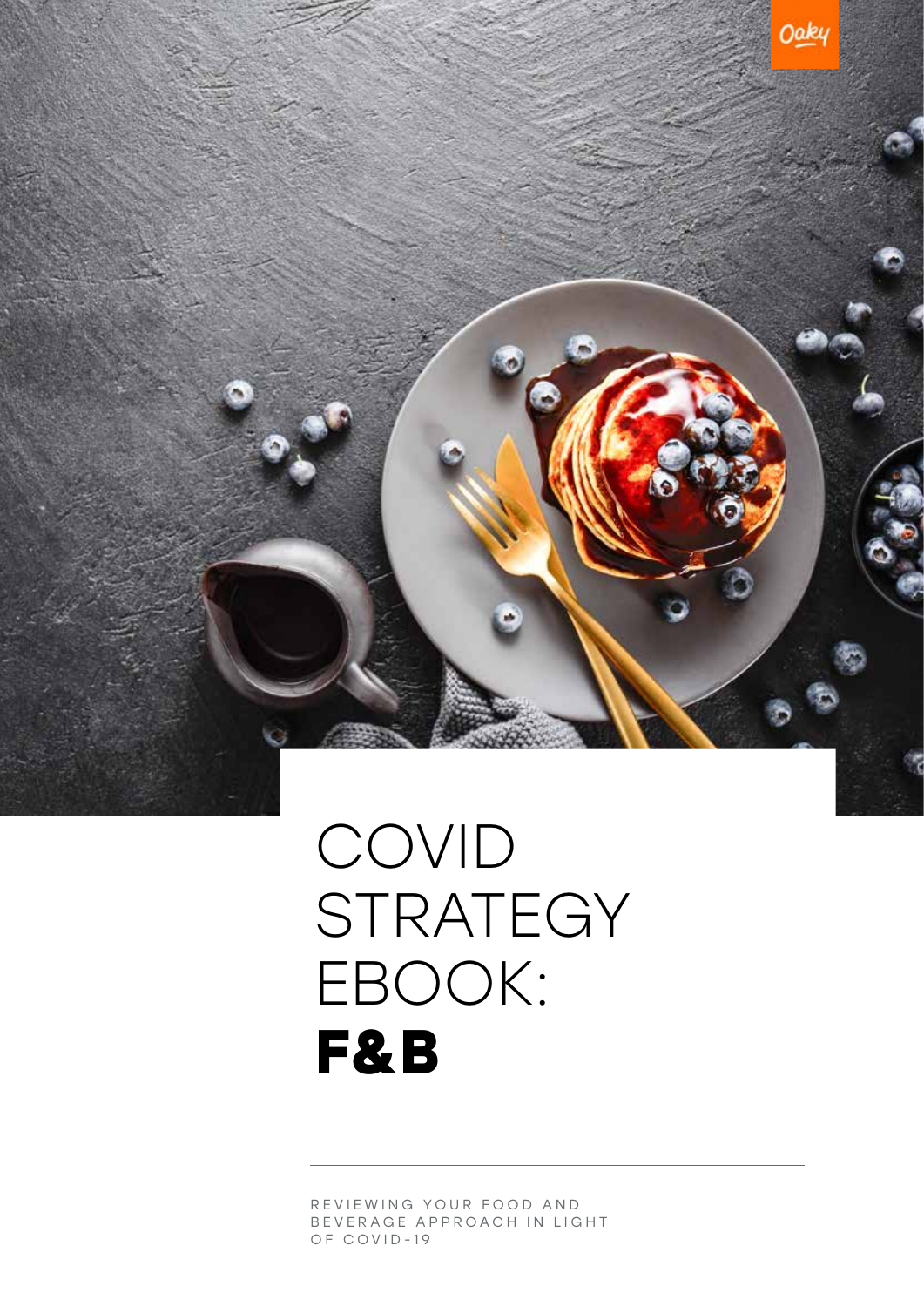### **CONTENTS TABLE OF**  TABLE OF<br>CONTENTS

The road to Covid recovery is an uncertain one for the hospitality industry. Fortunately, there are plenty of things you can do at your property to emerge from these tough times more equipped to meet your guests' needs than ever before.

You may have already opened your food and beverage outlets, but are you letting new regulations reduce your productivity and overly affect the guest experience?

We've interviewed seasoned hospitality experts to find out clever ways of getting your F&B department in perfect shape to reopen and run a tighter ship than ever before. Get the most out of your hotel's food and beverage services to create as much of an escape from pandemic drudgery as possible.

### This F&B reopening guide will explain:

- How to prepare your outlets to reopen if you haven't already
- Which financial aspects you need to consider
- How to revamp your F&B offering for these times

### **TABLE OF CONTENTS**

### CHAPTER 1

### **REVIEWING YOUR FOOD AND BEVERAGE APPROACH IN LIGHT OF COVID-19**

- 1.1 Research and implement local guidelines
- 1.2 Set new standard operating procedures (SOPs) and conduct staff training
- 1.3 Keep your service guest-centric
- 1.4 Understand your costs and revenues

### CHAPTER 2

### **HOW TO PROMOTE YOUR REDESIGNED F&B OFFERING**

- 2.1 Localise SEO and social media
- 2.2 Drive reviews and customer-generated content
- 2.3 Encourage staff to leverage their social media networks
- 2.4 Share your hygiene and safety measures
- 2.5 Creative ideas to increase your F&B sales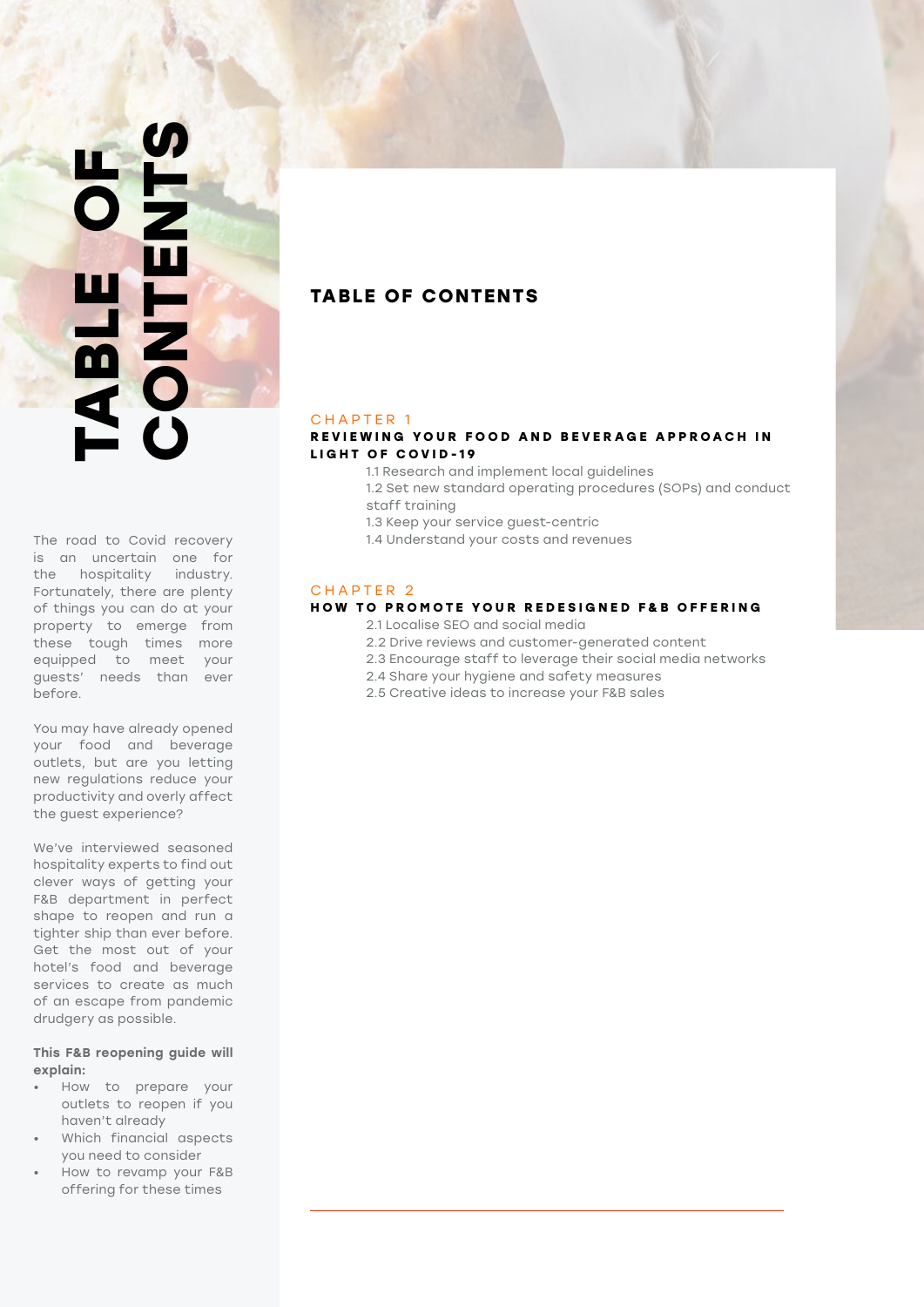### **CHAPTER DEE**

### **REVIEWING YOUR FOOD AND BEVERAGE APPROACH IN LIGHT OF COVID-19**

IMPLEMENT LOCAL GUIDELINES AND SET NEW STANDARD OPERATING PROCEDURES WHILE MAXIMISING SERVICE QUALITY

Featuring advice from: Nathalie Mulder of [Kimpton De Witt Hotel](https://www.kimptondewitthotel.com/us/en/index.html) Angelo Vassallo of [Fairmont Rey Juan Carlos I Hotel](https://www.fairmont.com/barcelona/)

Whether your restaurants and bars were closed for an extended period or not, the following tips will help you determine to what degree your outlets are providing a safe and comfortable environment for your guests.

### **1 . 1 R E S E A R C H A N D IMPLEMENT LOCAL GUIDELINES**

First things first – if you haven't already, find out which new rules and regulations you must comply with to run your F&B venues. Check your local authority's website to get a list of things you need to do to make your operations compliant. This can include:

- new cleaning procedures
- capacity limits
- rules about using PPE and hand sanitiser.

### **1 . 2 S E T N E W S TA N D A R D O P E R AT I N G P R O C E D U R E S ( S O P S ) A N D C O N D U C T S TA F F TRAINING**

Most of what you do at your restaurant involves close contact with guests e.g. welcoming and seating them, taking orders and serving food and drinks. New government requirements and the need for reduced contact will make it necessary to update your SOPs and find alternative ways of providing the same level of service while keeping guests and staff safe.

### Here are some ideas for new SOPs:

- Instead of providing a self-service buffet, let staff serve food at each station
- Outline standards around the proper use of PPE at work
- Implement new/updated cleaning and sanitising schedules for surfaces, equipment, etc.
- Set up a process for staff to follow if they feel sick or test positive for Covid-19

Whatever new SOPs you implement, train your staff sufficiently to ensure new procedures are being applied both in the front and back of house.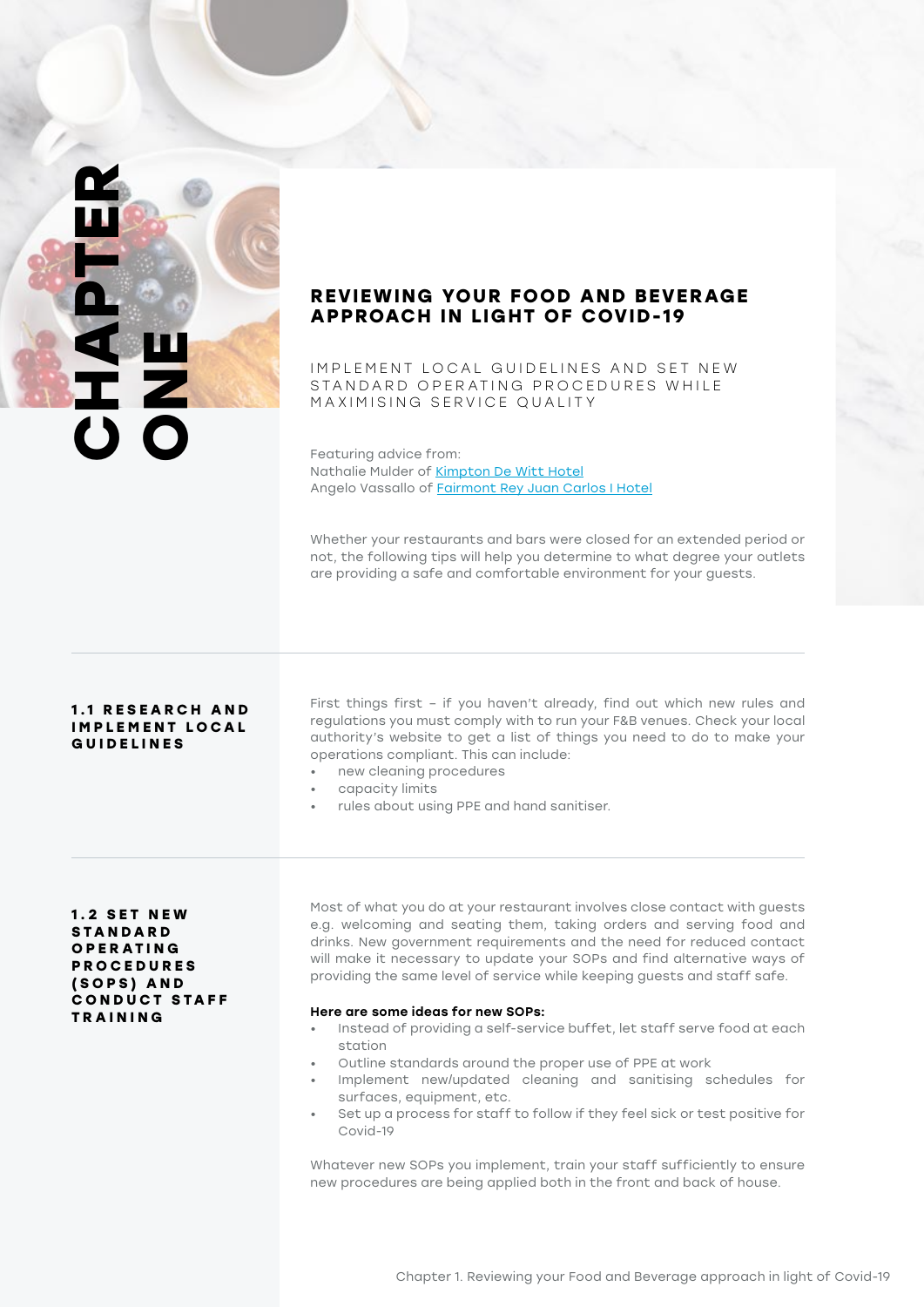### **CHAPTER**   $\mathbf{\underline{\alpha}}$ **CHAPTE Review your Food &** end of the **Beverage service** reakfast buffet? Interactions with guests are going to be different for the foreseeable **1 . 3 K E E P Y O U R**  future, there's no doubt about it. This means restaurants and bars will **SERVICE GUEST**have to find new ways to delight their guests. **CENTRIC** In some cases, you may offer the same services but be less proactive about it to give people space and minimise direct or indirect contact (e.g. with cloakroom service or valet parking). Whatever you plan to provide, keep the guest's comfort and wellbeing in mind. They will appreciate that you are taking their concerns seriously while welcoming them in a warm and friendly way. When you plan to reopen your F&B venues, answer the following questions **1 . 4 U N D E R S TA N D**  to make a financially sound decision. YOUR COSTS AND **REVENUES**What is the overall mood in your city, town, or region? Look at how restaurants around you are doing and how many guests they

plan as well.

• What costs are associated with reopening one, some, or all of your F&B outlets? Opening a restaurant or bar can bring significant costs with it, including manning, food and beverage stock and possibly fees for renovations needed to make your outlet compliant to new regulations. Consider these costs when you run the numbers while planning your reopening.

attract. If they are busy, it's probably time to draw up a reopening

Which new costs will you incur when reopening your venues? Stricter hygiene regulations leading to longer cleaning times and more product use as well as the need for PPE for staff and guests are just a few new cost factors you need to budget for.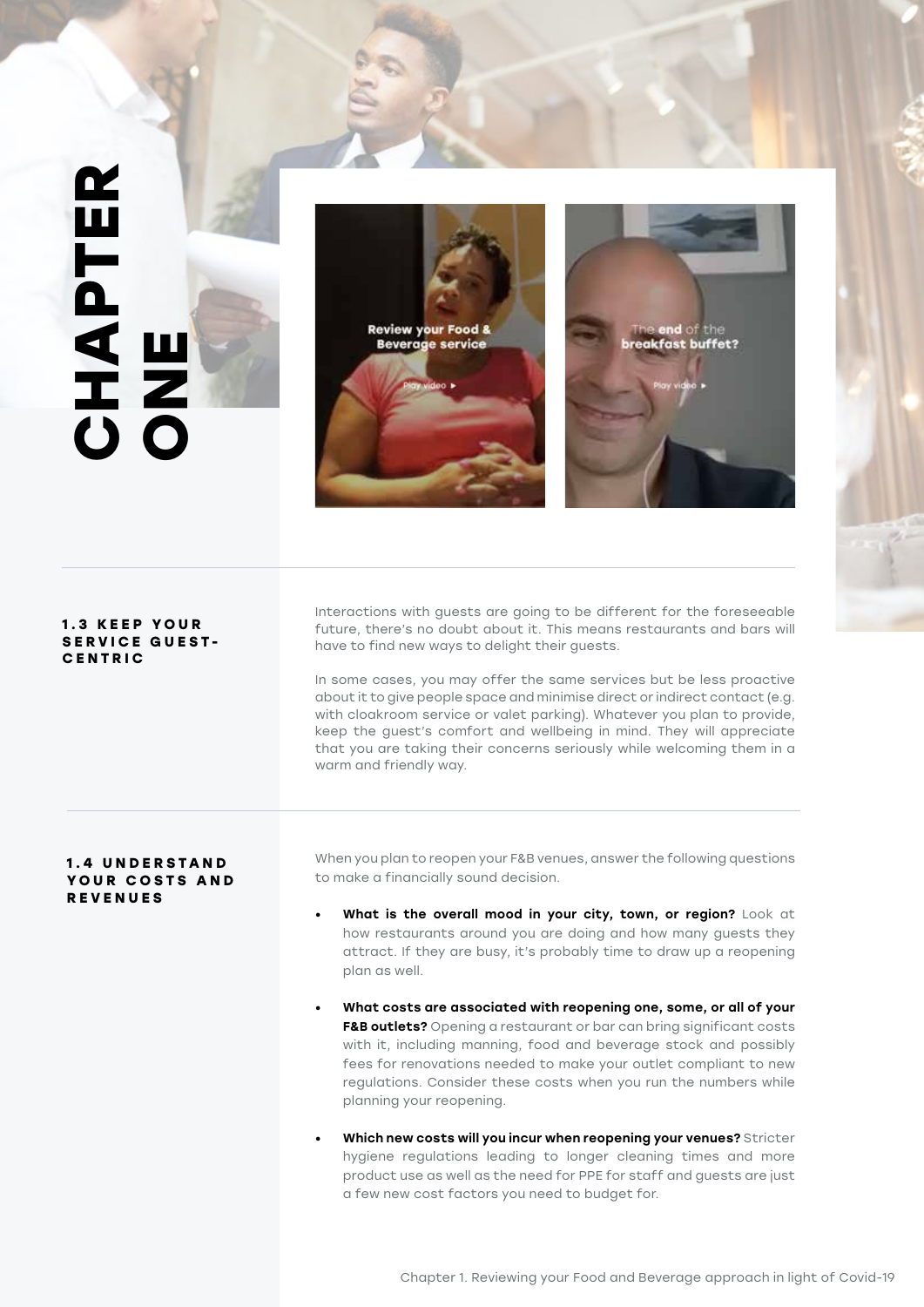# **CHAPTER CHAPTER**

- Who is your main target market now? With travel being so heavily restricted, you may have a different target market now than before the pandemic. This is important to know since local guests can be more price-sensitive. You may face lower spend per guest in the coming weeks and months from regular channels, so it's important to make it clear that [less run-of-the-mill desires are also something that](https://www.oaky.com/free-download-post-covid-upselling-suggestions)  [your team would be happy to accommodate.](https://www.oaky.com/free-download-post-covid-upselling-suggestions)
- How many guests do you need to serve to break even? Given the point above, it's best to make conservative calculations about how many covers you need per day to break even. F&B cost control relies on accurately estimating your occupancy and adjusting your provisions accordingly. Consider if this figure is realistic and how long it may take you to build up to this number of guests. Any additional revenue you generate incrementally via upselling for instance, can then act as a buffer for the inevitable unexpected occurrence.
- How can you maximise service quality while minimising costs? Having a good overview of your costs and being able to eliminate all the unnecessary ones has never been so important. Removing high-cost and low-profit items from the menu for the time being is a good place to start. Make your operations as efficient as possible to save money on manning. Use tech tools to better schedule your staff, streamline [workflows and avoid wasting valuable resources](https://www.oaky.com/free-download-infographic-digital-guest-journey).

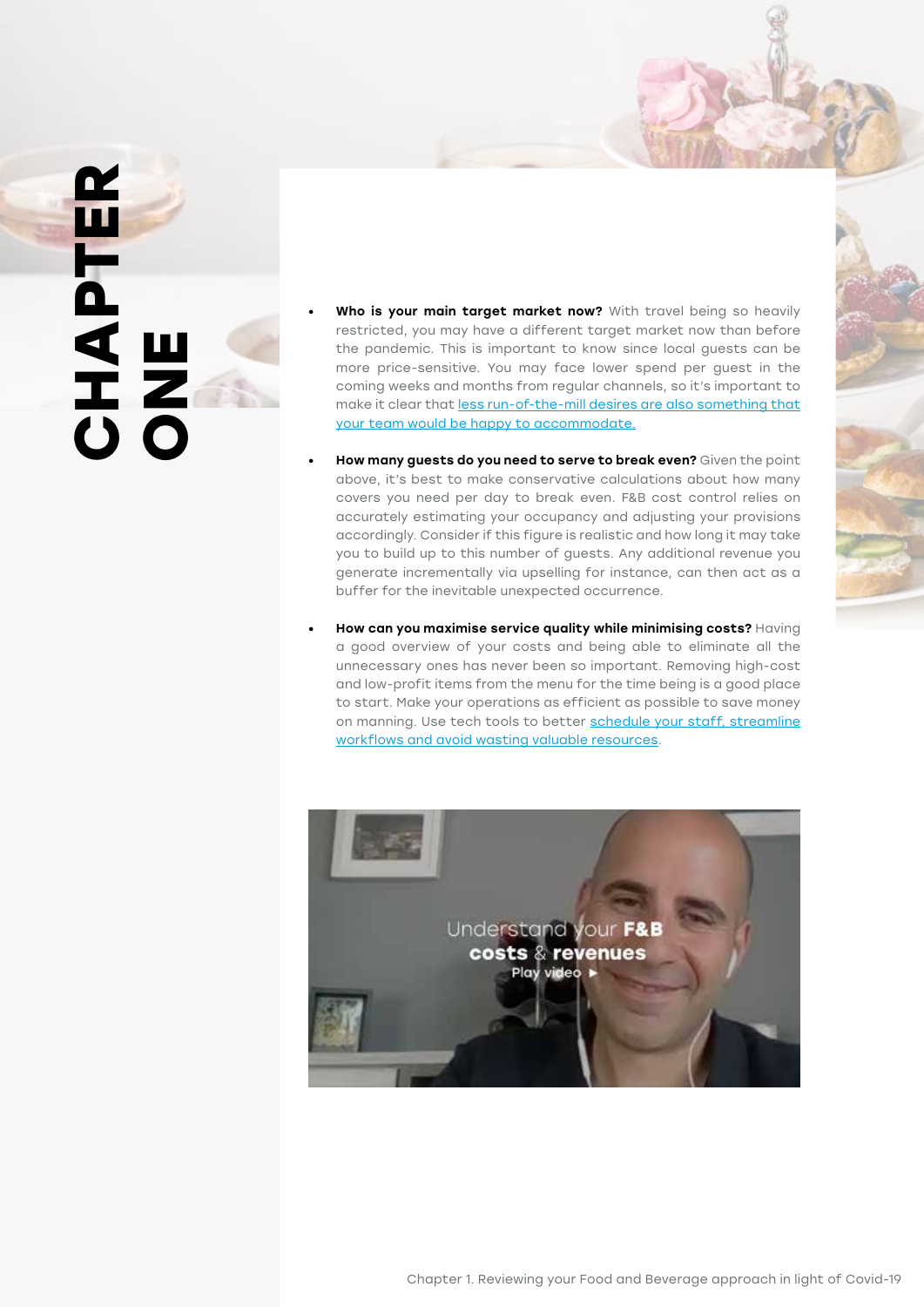### **CHAPTER**  CHAPTER<br>TWO

### **HOW TO PROMOTE YOUR REDESIGNED F&B SERVICE**

LEVERAGE YOUR ORIGINAL F&B SELLING POINTS IN COMBINATION WITH HEALTH AND SAFETY MEASURES TO ATTRACT PATRONS AND MAKE YOUR MARK IN THE FOOD AND BEVERAGE INDUSTRY.

Featuring advice from: Nathalie Mulder of [Kimpton De Witt Hotel](https://www.kimptondewitthotel.com/us/en/index.html) Angelo Vassallo of [Fairmont Rey Juan Carlos I Hotel](https://www.fairmont.com/barcelona/)

As you gear up to reopen, getting the word out about it is key to attracting those first visitors. As you might expect, competition will be fiercer than ever as venues around you fight to make up for revenue lost during the lockdown.

Follow the steps below to let your loyal patrons and new customers know you're open for business.

### **2 . 1 L O C A L I S E SEO AND SOCIAL MEDIA**

In the first weeks and months after lockdowns ease, you'll be primarily attracting guests from your area and drive-to markets. Help them find you by localising your SEO and social media presence.

- Set up or optimise your Google My Business page: Include revised opening hours, feature your menu and highlight your new options such as pick-up or contactless delivery. Google allows you to give detailed information about your venue, so take advantage of this to answer all your potential guests' questions. Don't forget to add some beautiful [and convincing imagery!](https://www.oaky.com/image-gallery-checklist)
- **Leverage online business listings:** Get your venues featured on sites like Yelp, TripAdvisor, or Foursquare (or your local equivalent) to get eyes on your business, drive traffic to your website and engage with people who leave reviews. If this is covered for your hotel, think about your F&B departments specifically to attract people searching for brunch or dinner options, for example. Highlight your restaurant and bar USPs across all listings!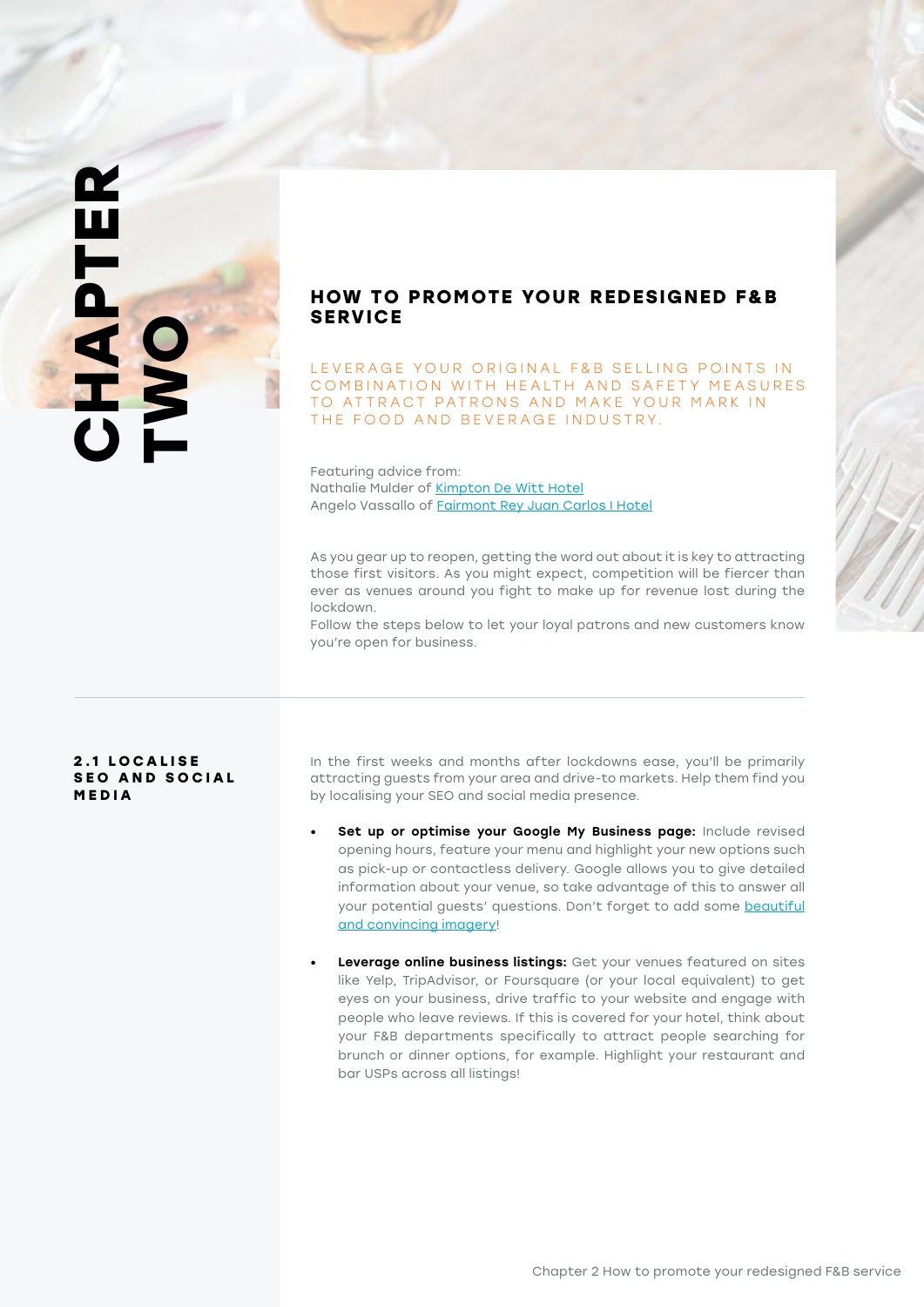# **CHAPTER**  CHAPTER<br>TWO



- Update your menu: Keep your menu updated on your website, social media, Google listing and other third-party sites. This shows guests what they can expect, and your target audience will know they've come to the right place. It's also helpful for guests with dietary restrictions or preferences because they can check your options ahead of their visit.
- Target local guests via social media: If you're not doing this already, use your local language on social media to better connect with people around you. Create promotions around upcoming holidays or events and make your content relevant to your area. Also consider working with local bloggers, influencers and media to expand your reach and promote your venue.

### **2 . 2 E N C O U R A G E**  STAFF TO **L E V E R A G E T H E I R**  SOCIAL MEDIA **NETWORKS**

While you staff should be motivated and encouraged to be brand [ambassadors](https://www.oaky.com/blog/covid-strategy-series-hotel-marketing-and-customer-engagement-1) in regular times, this period would especially benefit from public support from staff.

• Invite your team to share your story on their social channels: Encourage your staff to show behind the scenes shots of how you're getting ready to reopen or how you're operating now. Tag your team members in photos and invite them to comment, like and reshare your posts. Before you start: let your employees know they are not obligated to do this, but tactfully emphasise the difference it would make.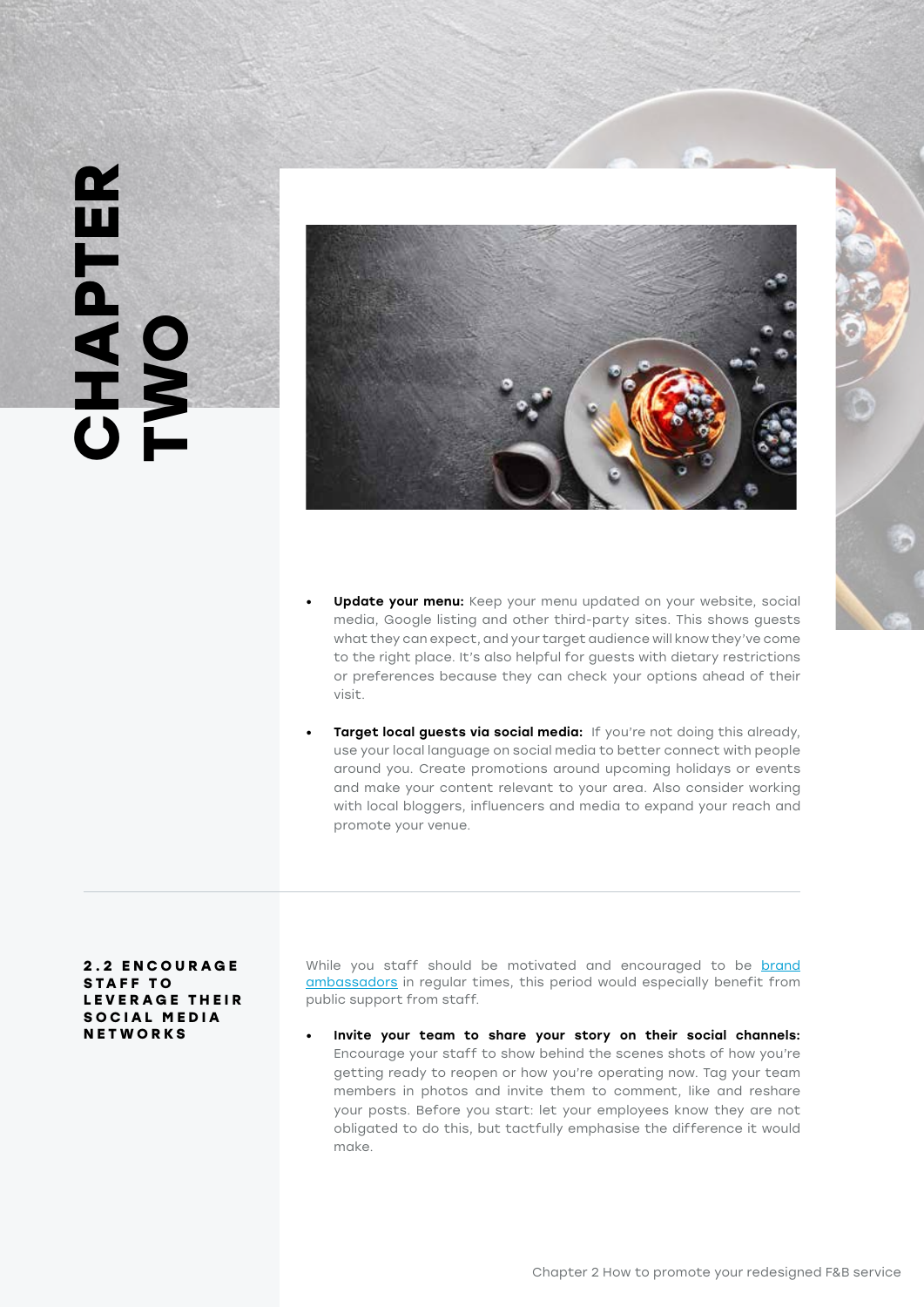**CHAPTER CHAPTER** 

Host social media training for staff: When sharing businessrelated content, there are legal aspects to be aware of (e.g. privacy protection). Communicate this with your staff so everyone is on the safe side. Highlight branding guidelines as well to ensure your team's posts reflect your venue's style.



**2 . 3 D R I V E R E V I E W S A N D CUSTOMER-G E N E R AT E D CONTENT**

When people research a new bar or restaurant to go to, review sites can have a huge impact on their decision. Plenty of good and recent reviews, will make potential customers much more likely to stop by. Use this to your advantage!

- **Encourage guests to leave reviews:** Do this as guests pay or when you say goodbye. Tell them how much it would help your business if they shared their experience. Many will be happy to support you in this way.
- Reward guests who 'check in': Facebook allows users to check in and publicly share their experience at a restaurant, store, hotel, or city. Their connections can observe their experience at your outlet, which is a great form of organic publicity. Since not everybody checks in automatically, you can consider offering an incentive like a free starter or a drink if they do.
- Promote user-generated content: If your food or drinks are beautiful or your design is quirky, chances are guests will take some pictures for their social media. Like the check-in feature, you can encourage them to post photos of your venue and tag you. This not only gives you extra exposure on social media and lets you engage with your guests by resharing their posts or stories on your channels.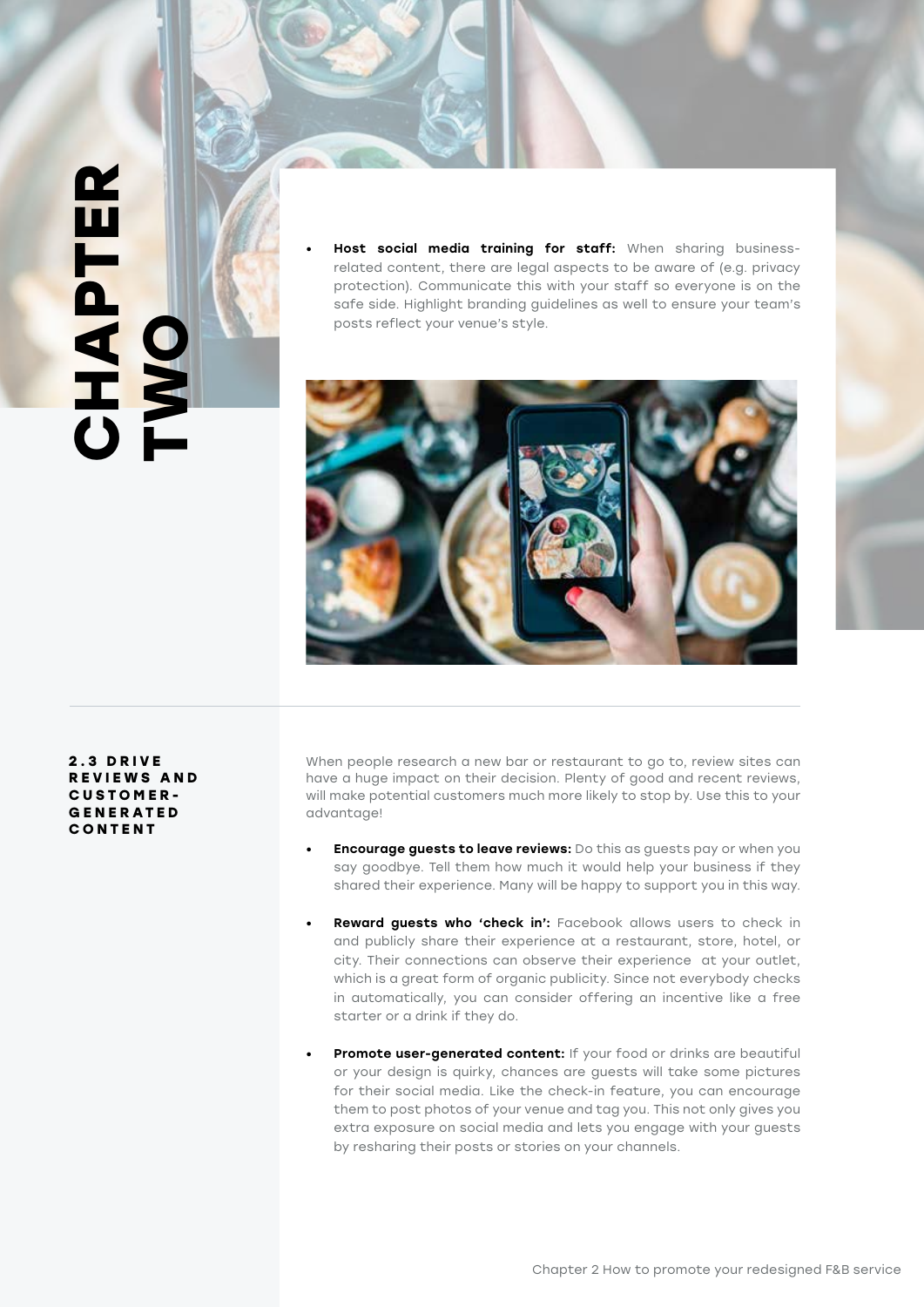## **CHAPTER**  CHAPTER<br>TWO

**2 . 4 S H A R E Y O U R H Y G I E N E A N D S A F E T Y MEASURES**

**Share your hygiene &** safety measures Play video

You've probably seen many hotels share their new hygiene and safety measures on their website and social media. If you haven't already you should do the same. After all, you've gone to great lengths to implement all the new regulations, so why not tell people about it?

This doesn't mean you can't break the mould by communicating your measures in a more fun and engaging way. Try recording social media stories or short videos of staff following the new procedures. You can show that you're taking the situation seriously but are still focusing on providing a fun experience for your guests.

Remember though, if you promise something you'll need to deliver. Once a guest arrives, they need to see these measures in action. Encourage patrons to ask questions and ensure your staff is ready to explain the how and why behind your new procedures.

### **2 . 5 C R E AT I V E I D E A S T O INCREASE YOUR F&B SALES**

Of course, getting guests to come to you is only half the job. Now it's time to drive sales in your venue. Try these tips to avoid your offering becoming stale while your attention is devoted to health and safety.

- Regularly update your menu: Your customer base will be smaller with fewer out-of-town guests. You'll probably have more repeat business from locals and this is a good thing, especially in these trying times. Keep things interesting for your repeat customers by having a small menu that you change regularly with regional or seasonal specials.
- **Revise opening times and seating options:** Capacity restrictions mean you can welcome fewer guests in your regular opening hours. Consider whether it would make sense to extend your opening hours or expand outdoor seating options during summer to serve more guests.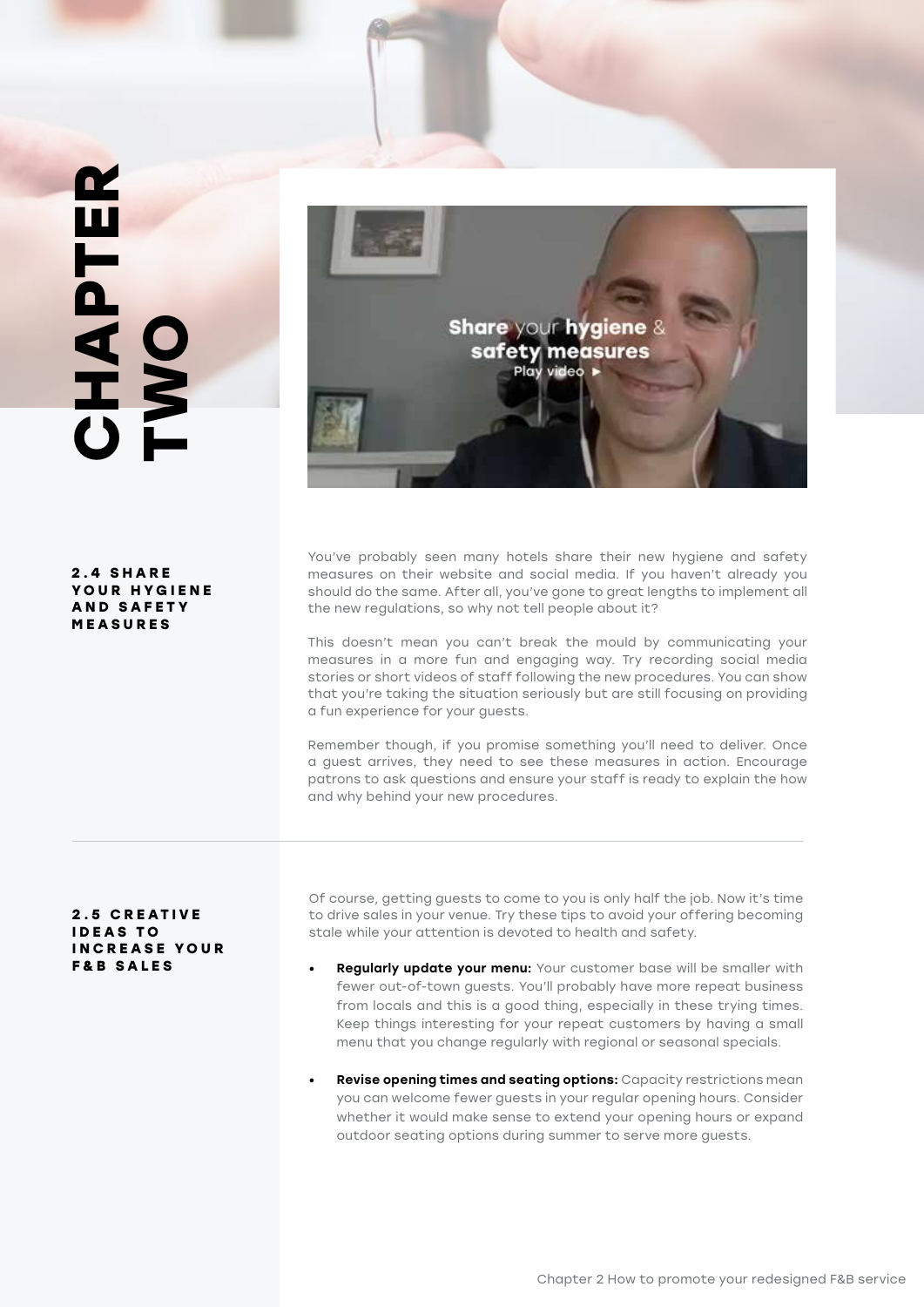### **CHAPTER TWOODS**



- **Consider pick-up and delivery:** Many restaurants have had great success with this approach during the lockdown. Would this fit your restaurant and appeal to your guests? If normal delivery isn't an option, are there other creative ways you can implement this? Think: a box with ingredients for a lavish meal and a video tutorial by your chef or ingredients and a guide to making cocktails.
- **Offer new dining settings** If your outlet is in a hotel, can you offer [packages](https://www.oaky.com/how-a-hotel-upsell-engine-works) where you serve a meal in an unusual location? This could include the Presidential Suite, the terrace, spa, beach, or garden.
- [Train staff to upsell:](https://www.oaky.com/blog/10-easy-ways-to-boost-hotel-guest-experience-and-your-revenue-with-upselling) Every penny counts, so encourage your team to upsell guests whenever possible. Host training to teach them the right techniques and ensure guests don't feel harassed by it. You can start with something simple like proposing an aperitif to every table or pushing your high-profit low-cost dishes. Create incentives for your team to make this more fun. For example, the one who sells the most aperitifs wins a bottle of Champagne.
- Collaborate with other departments in the spirit of total revenue management: Check with front office or the spa if you can create packages for hotel guests. This could include a spa day with a healthy meal or an upgrade to a suite which comes with a set menu at your restaurant. You can get creative here – the sky is the limit.

Hopefully these ideas and pointers will get your creativity flowing and help you create and implement a strategy to bring back your F&B venue with a bang.

As you navigate these challenging months, keep in mind that even with new rules and a more difficult situation overall, you can find a way to delight your guests and keep giving them the fantastic experiences you're known for.